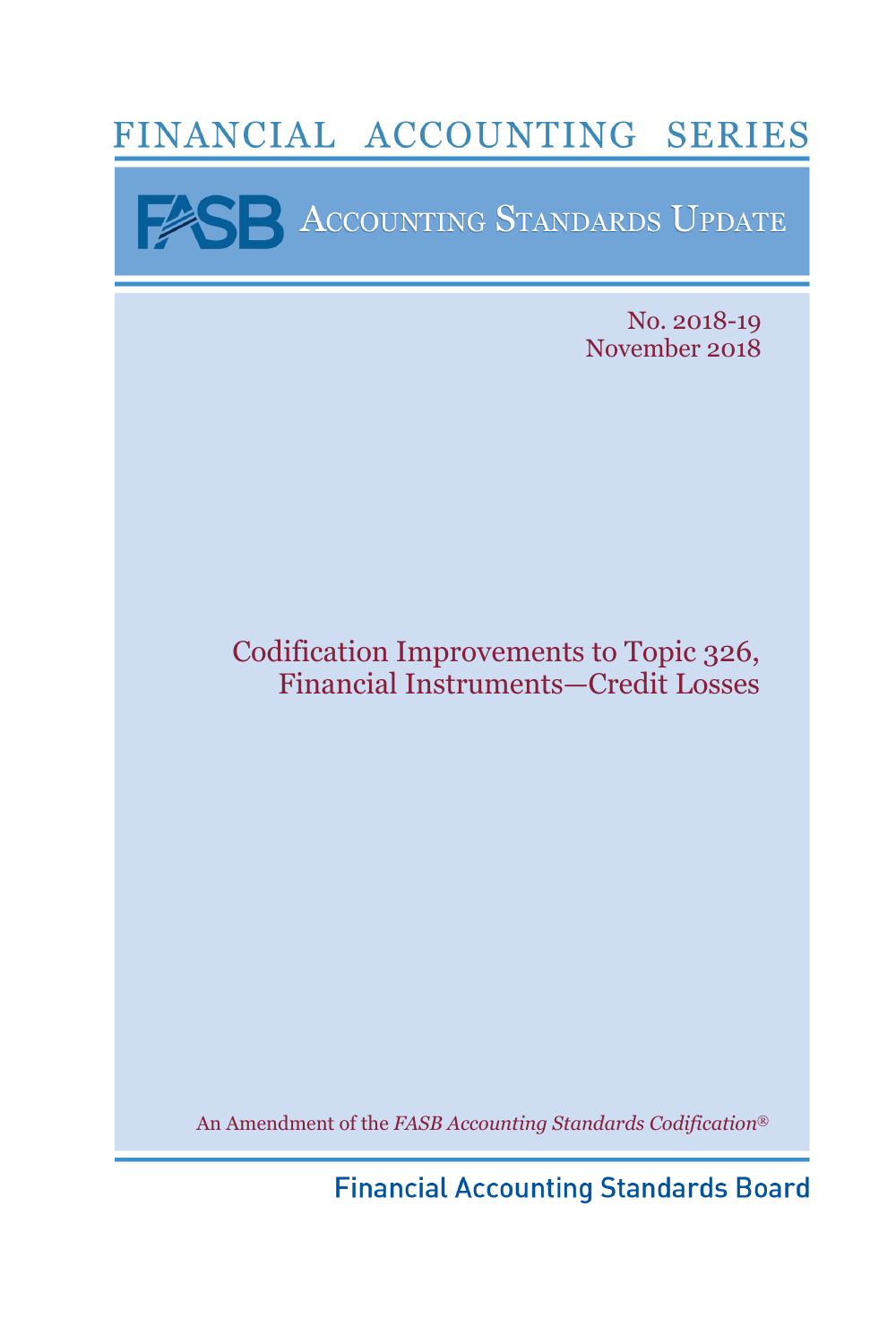The *FASB Accounting Standards Codification®* is the source of authoritative generally accepted accounting principles (GAAP) recognized by the FASB to be applied by nongovernmental entities. An Accounting Standards Update is not authoritative; rather, it is a document that communicates how the Accounting Standards Codification is being amended. It also provides other information to help a user of GAAP understand how and why GAAP is changing and when the changes will be effective.

For additional copies of this Accounting Standards Update and information on applicable prices and discount rates contact:

Order Department Financial Accounting Standards Board 401 Merritt 7 PO Box 5116 Norwalk, CT 06856-5116

*Please ask for our Product Code No. ASU2018-19.* 

FINANCIAL ACCOUNTING SERIES (ISSN 0885-9051) is published monthly with the exception of May and October by the Financial Accounting Foundation, 401 Merritt 7, PO Box 5116, Norwalk, CT 06856-5116. Periodicals postage paid at Norwalk, CT and at additional mailing offices. The full subscription rate is \$283 per year. POSTMASTER: Send address changes to Financial Accounting Series, 401 Merritt 7, PO Box 5116, Norwalk, CT 06856-5116. | **No. 478**

Copyright © 2018 by Financial Accounting Foundation. All rights reserved. Content copyrighted by Financial Accounting Foundation may not be reproduced, stored in a retrieval system, or transmitted, in any form or by any means, electronic, mechanical, photocopying, recording, or otherwise, without the prior written permission of the Financial Accounting Foundation. Financial Accounting Foundation claims no copyright in any portion hereof that constitutes a work of the United States Government.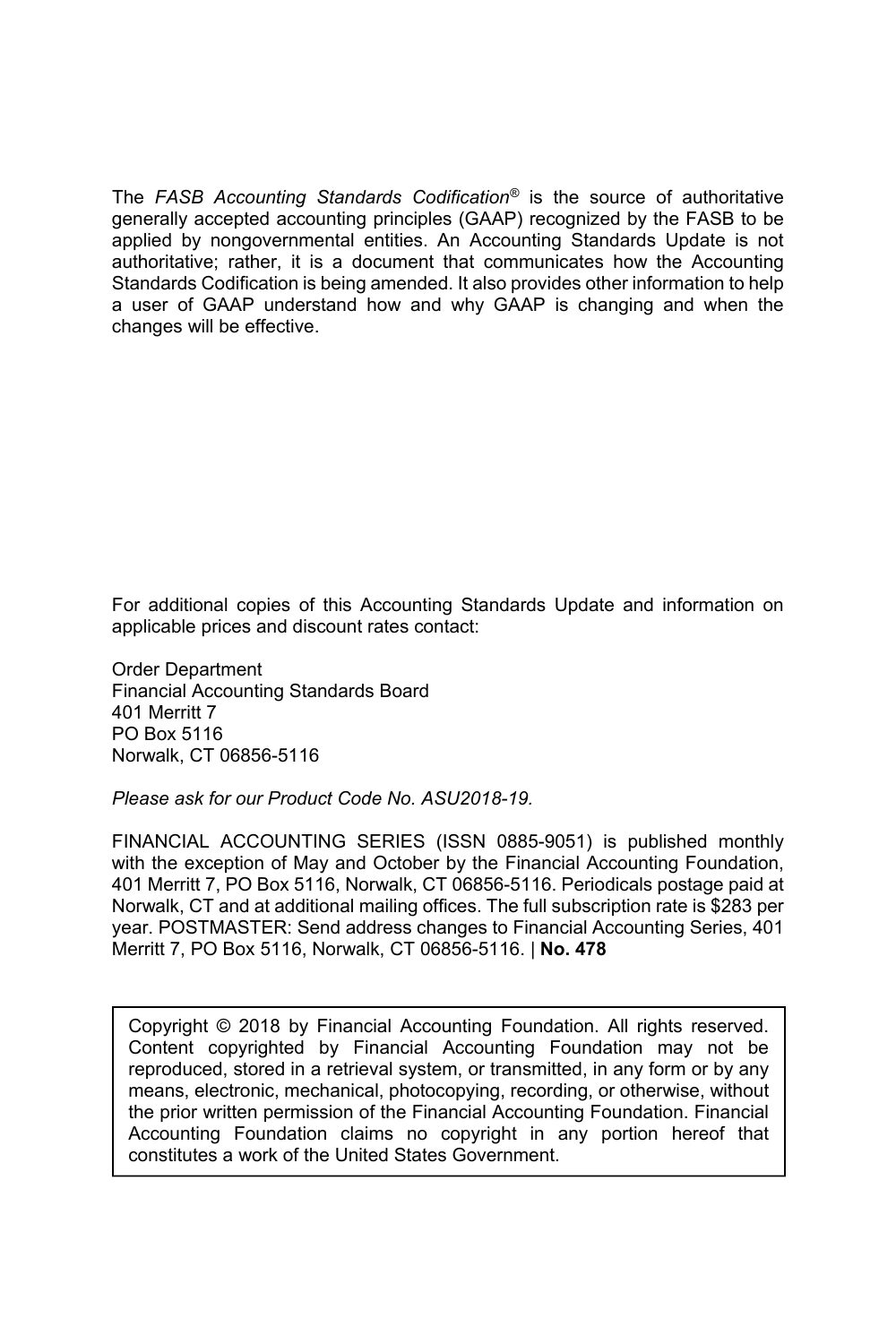

No. 2018-19 November 2018

## Codification Improvements to Topic 326, Financial Instruments—Credit Losses

An Amendment of the *FASB Accounting Standards Codification*®

Financial Accounting Standards Board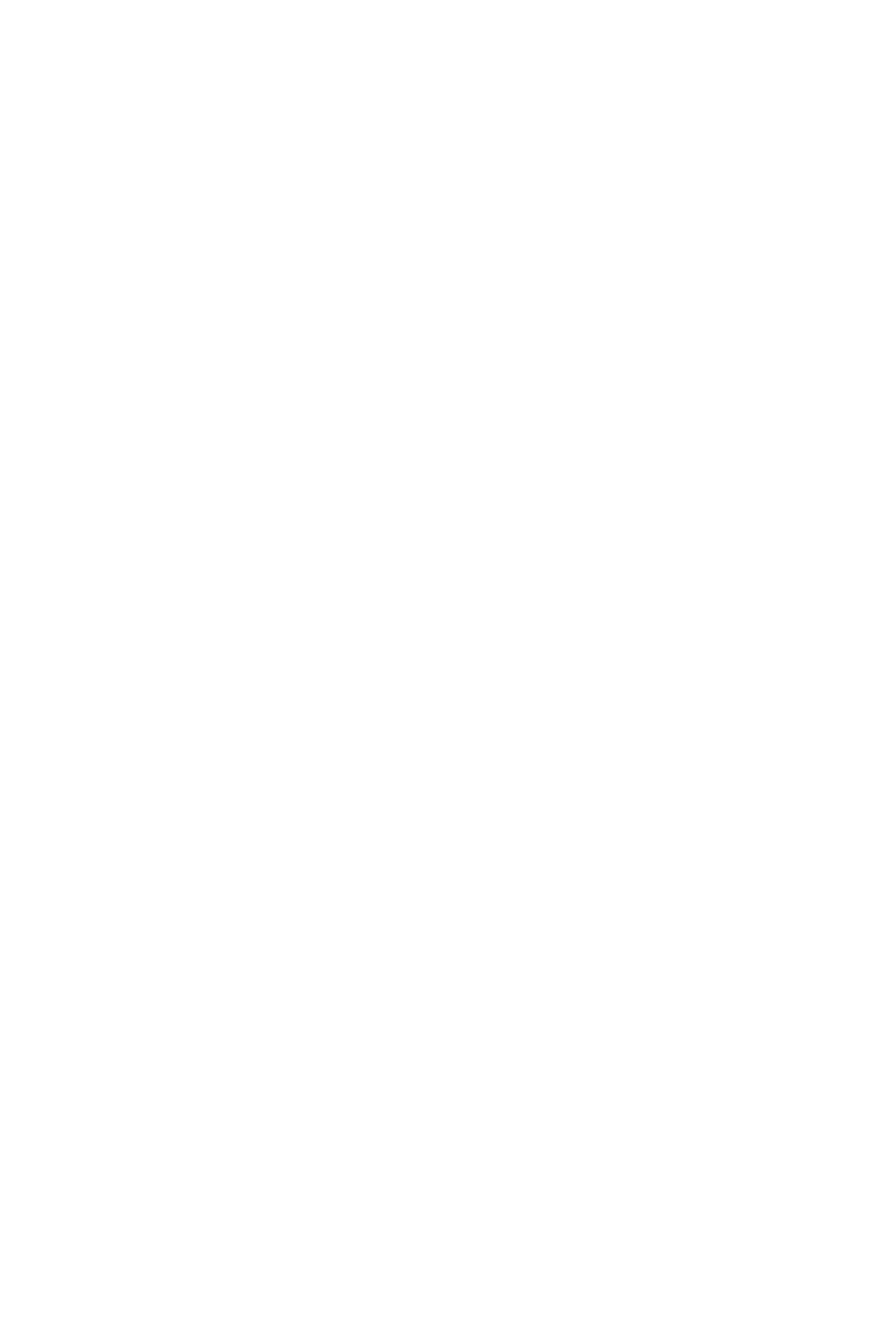## Accounting Standards Update 2018-19

### Codification Improvements to Topic 326, Financial Instruments—Credit Losses

### November 2018

### **CONTENTS**

Page **Numbers** 

| Amendments to the FASB Accounting Standards Codification <sup>®</sup> 5–9 |  |
|---------------------------------------------------------------------------|--|
|                                                                           |  |
|                                                                           |  |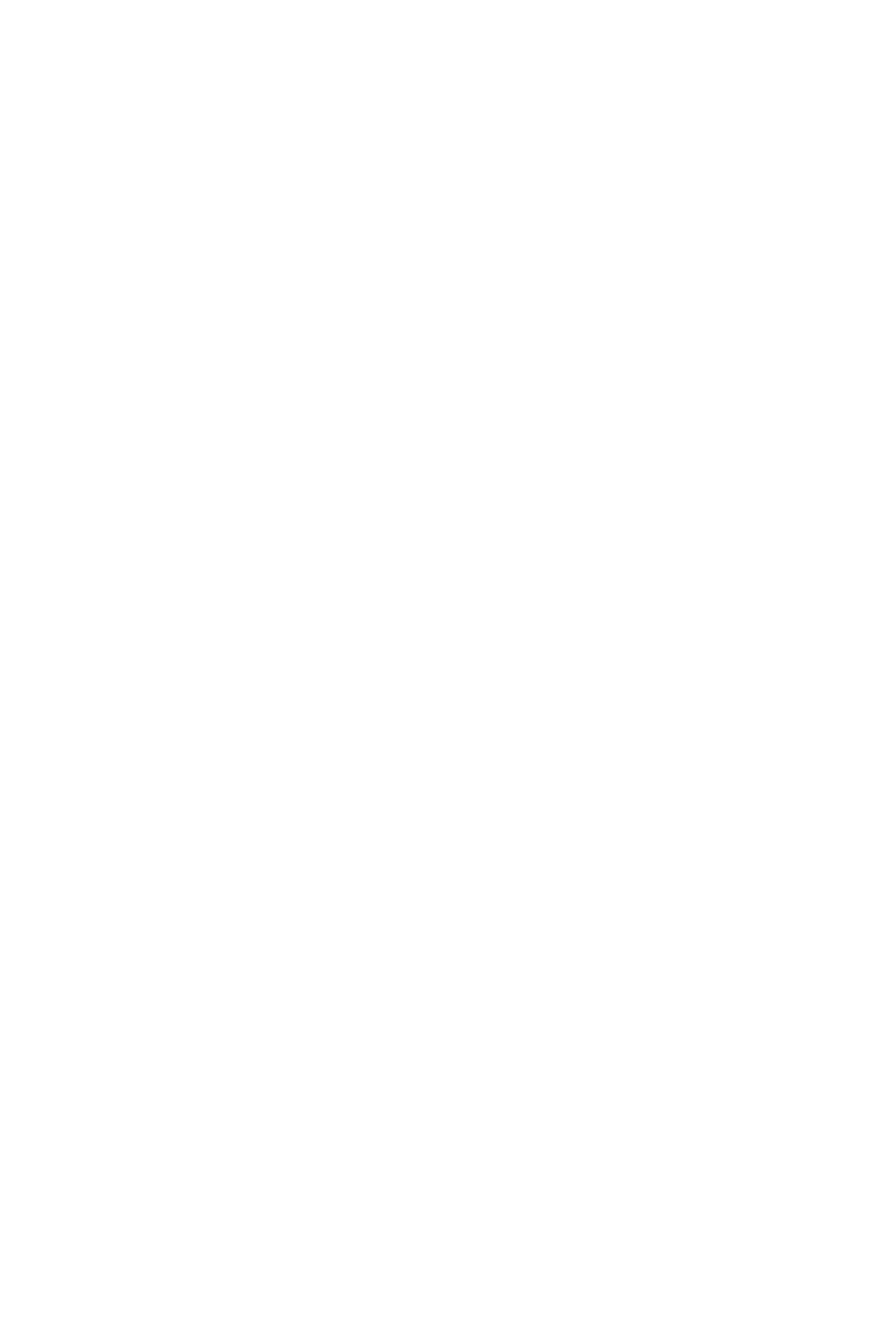## Summary

### Why Is the FASB Issuing This Accounting Standards Update (Update)?

On June 16, 2016, the FASB issued Accounting Standards Update No. 2016-13, *Financial Instruments—Credit Losses (Topic 326): Measurement of Credit Losses on Financial Instruments*, which introduced an expected credit loss methodology for the impairment of financial assets measured at amortized cost basis. That methodology replaces the probable, incurred loss model for those assets. Through that Update, the Board added Topic 326 and made several consequential amendments to the *FASB Accounting Standards Codification*®.

The Board has an ongoing project on its agenda for improving the Codification or correcting its unintended application. The items addressed in that project generally are not expected to have a significant effect on current accounting practice or to create a significant administrative cost for most entities. The amendments in this Update are similar to those items. However, the Board decided to issue a separate Update for improvements related to Update 2016-13 to increase stakeholders' awareness of the amendments to scope and transition and effective date requirements and to expedite the improvements.

The amendments in this Update include items brought to the Board's attention by stakeholders. The amendments align the implementation date for nonpublic entities' annual financial statements with the implementation date for their interim financial statements and clarify the scope of the guidance in the amendments in Update 2016-13.

| Area for Improvement                                                                                                                                                                                                                                                                                                                                         | <b>Summary of Amendments</b>                                                                                                                                                                                                  |
|--------------------------------------------------------------------------------------------------------------------------------------------------------------------------------------------------------------------------------------------------------------------------------------------------------------------------------------------------------------|-------------------------------------------------------------------------------------------------------------------------------------------------------------------------------------------------------------------------------|
| <b>Issue 1: Transition and Effective Date</b><br>for Nonpublic Business Entities                                                                                                                                                                                                                                                                             |                                                                                                                                                                                                                               |
| The amendments in Update 2016-13 are<br>effective for nonpublic business entities<br>for fiscal years beginning after December<br>15, 2020, and interim periods within fiscal<br>years beginning after December 15, 2021.<br>The transition guidance in paragraph 326-<br>10-65-1(c) requires an entity to make a<br>cumulative-effect adjustment to opening | The amendments in this Update<br>mitigate transition complexity by<br>requiring that for nonpublic<br>business entities the<br>amendments in Update 2016-13<br>are effective for fiscal years<br>beginning after December 15, |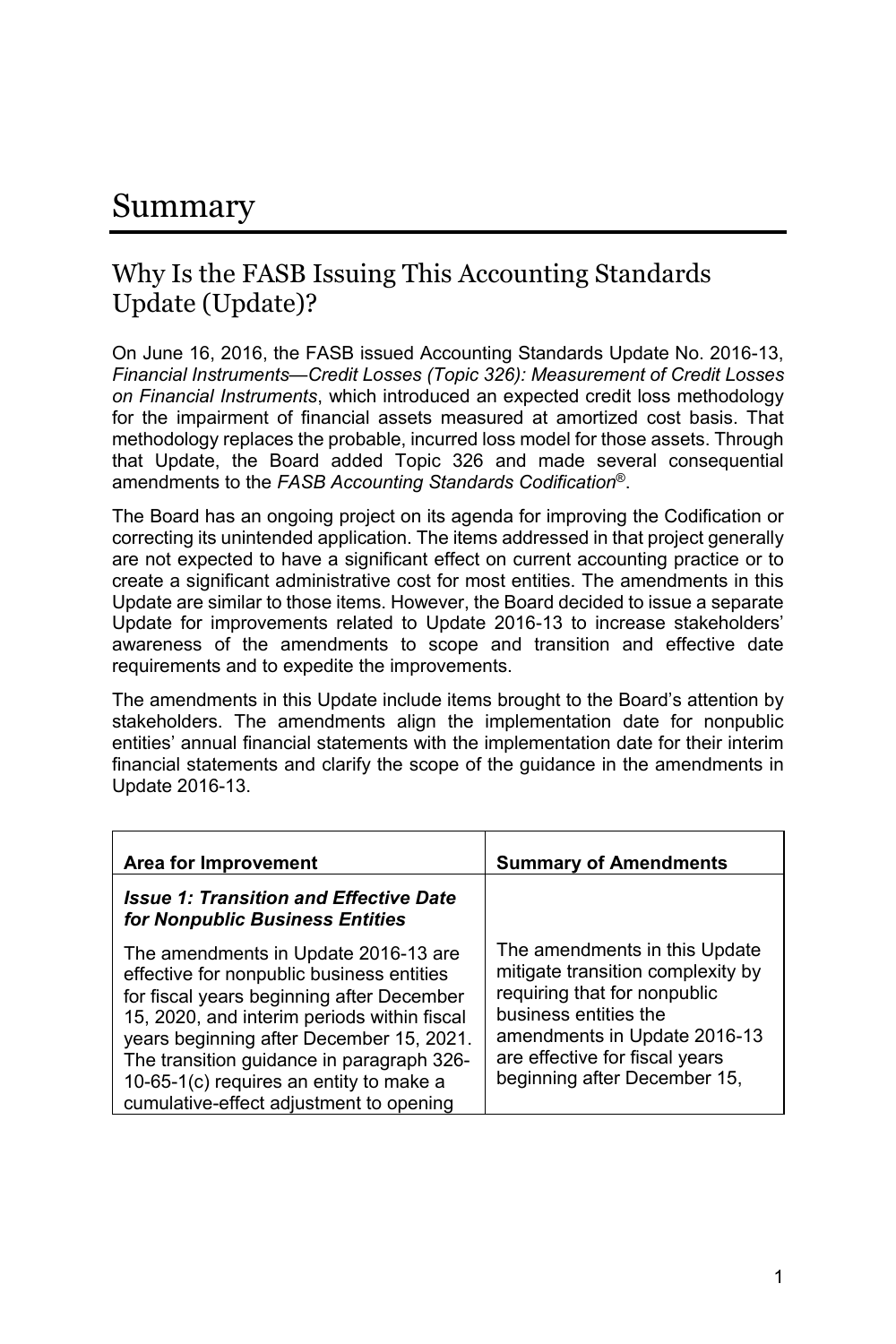| <b>Summary of Amendments</b>                                                                                                                                                                                                                                               |
|----------------------------------------------------------------------------------------------------------------------------------------------------------------------------------------------------------------------------------------------------------------------------|
| 2021, including interim periods<br>within those fiscal years.                                                                                                                                                                                                              |
|                                                                                                                                                                                                                                                                            |
|                                                                                                                                                                                                                                                                            |
| The amendment clarifies that<br>receivables arising from<br>operating leases are not within<br>the scope of Subtopic 326-20.<br>Instead, impairment of<br>receivables arising from<br>operating leases should be<br>accounted for in accordance with<br>Topic 842, Leases. |
|                                                                                                                                                                                                                                                                            |
|                                                                                                                                                                                                                                                                            |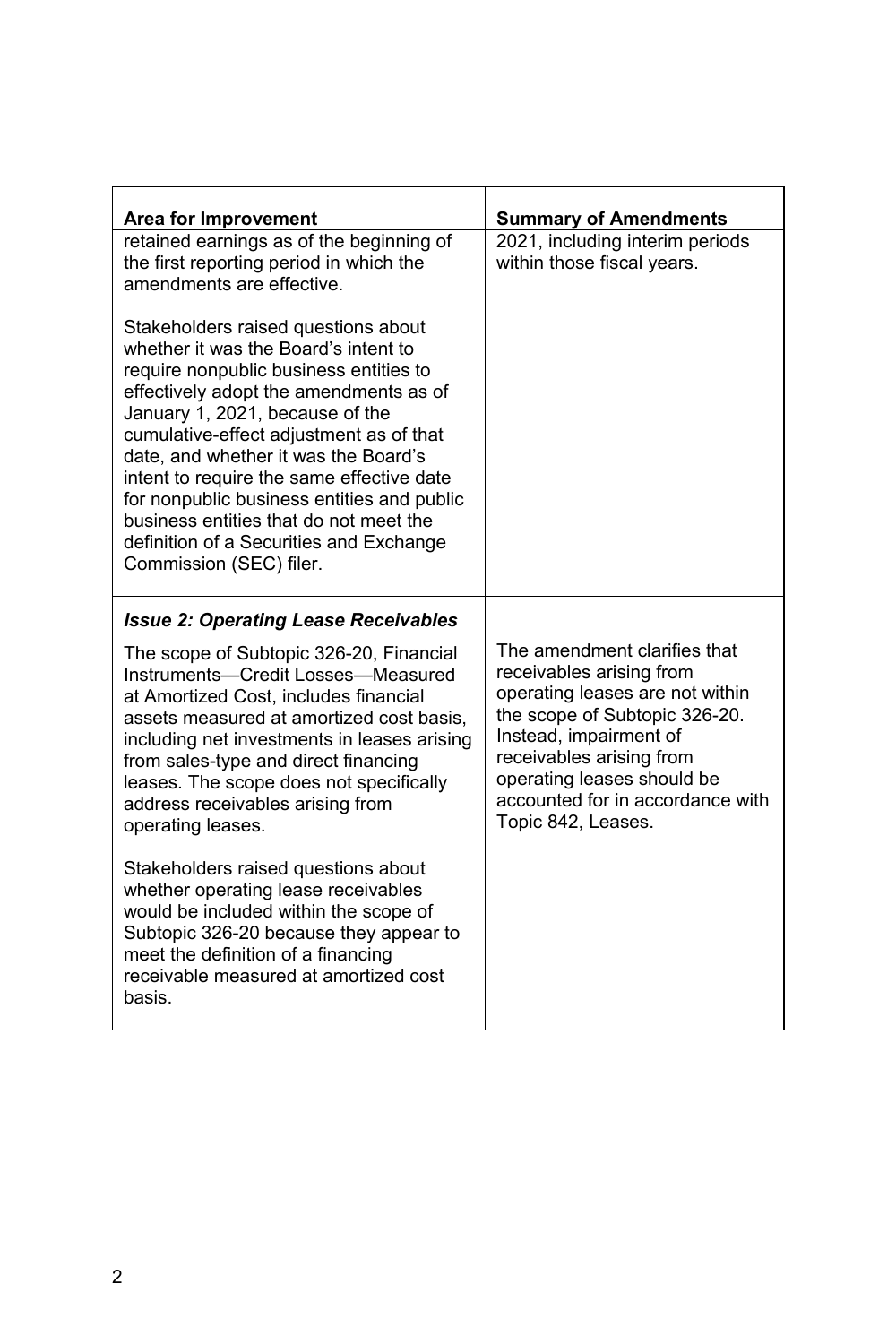## When Will the Amendments Be Effective?

The effective date and transition requirements for the amendments in this Update are the same as the effective dates and transition requirements in Update 2016- 13, as amended by this Update.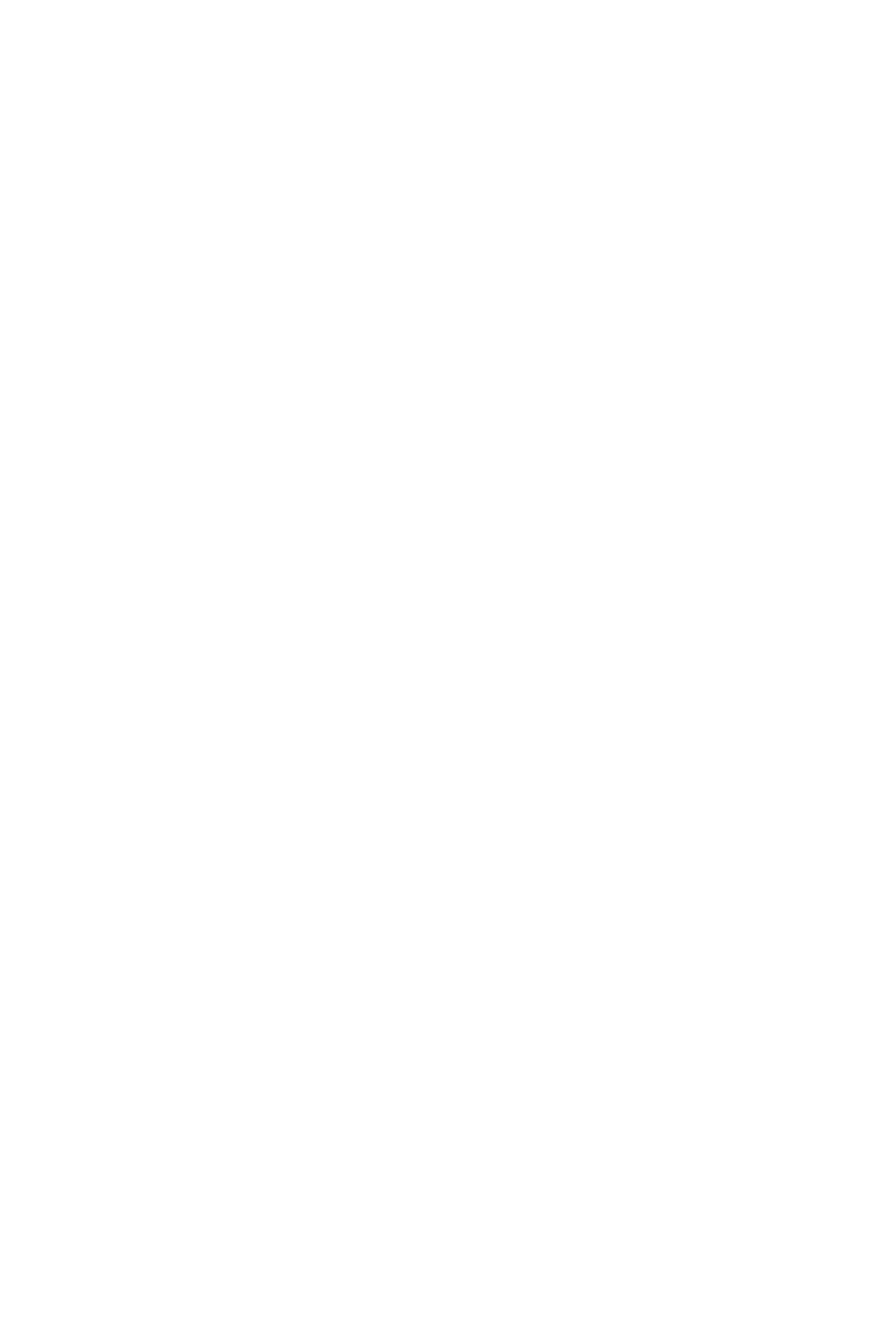# Amendments to the *FASB Accounting Standards Codification*®

### Summary of Amendments to the Accounting Standards Codification

1. The following table provides a summary of the amendments to the Accounting Standards Codification.

| Areas for Improvement                                                            | <b>Related Paragraphs</b> |
|----------------------------------------------------------------------------------|---------------------------|
| Issue 1: Transition and Effective Date for<br><b>Nonpublic Business Entities</b> | 3 through 5               |
| Issue 2: Operating Lease Receivables                                             | 6 and 7                   |

### Introduction

2. The Accounting Standards Codification is amended as described in paragraphs 3–10. In some cases, to put the change in context, not only are the amended paragraphs shown but also the preceding and following paragraphs. Terms from the Master Glossary are in **bold** type. Added text is underlined, and deleted text is struck out.

### Issue 1—Transition and Effective Date for Nonpublic Business Entities

3. The amendments to paragraph 326-10-65-1 relate to the transition and effective date requirements for nonpublic business entities, including not-for-profit entities within the scope of Topic 958 and employee benefit plans within the scope of Topics 960 through 965 on plan accounting.

4. The Board's original intent was to require that nonpublic business entities apply the amendments in Update 2016-13 at the end of the same fiscal year as those public business entities that do not meet the definition of an SEC filer, thus providing additional time to implement the amendments in Update 2016-13 for interim periods. However, the Board understands that the amendments related to the transition and effective date in Update 2016-13 may be operably burdensome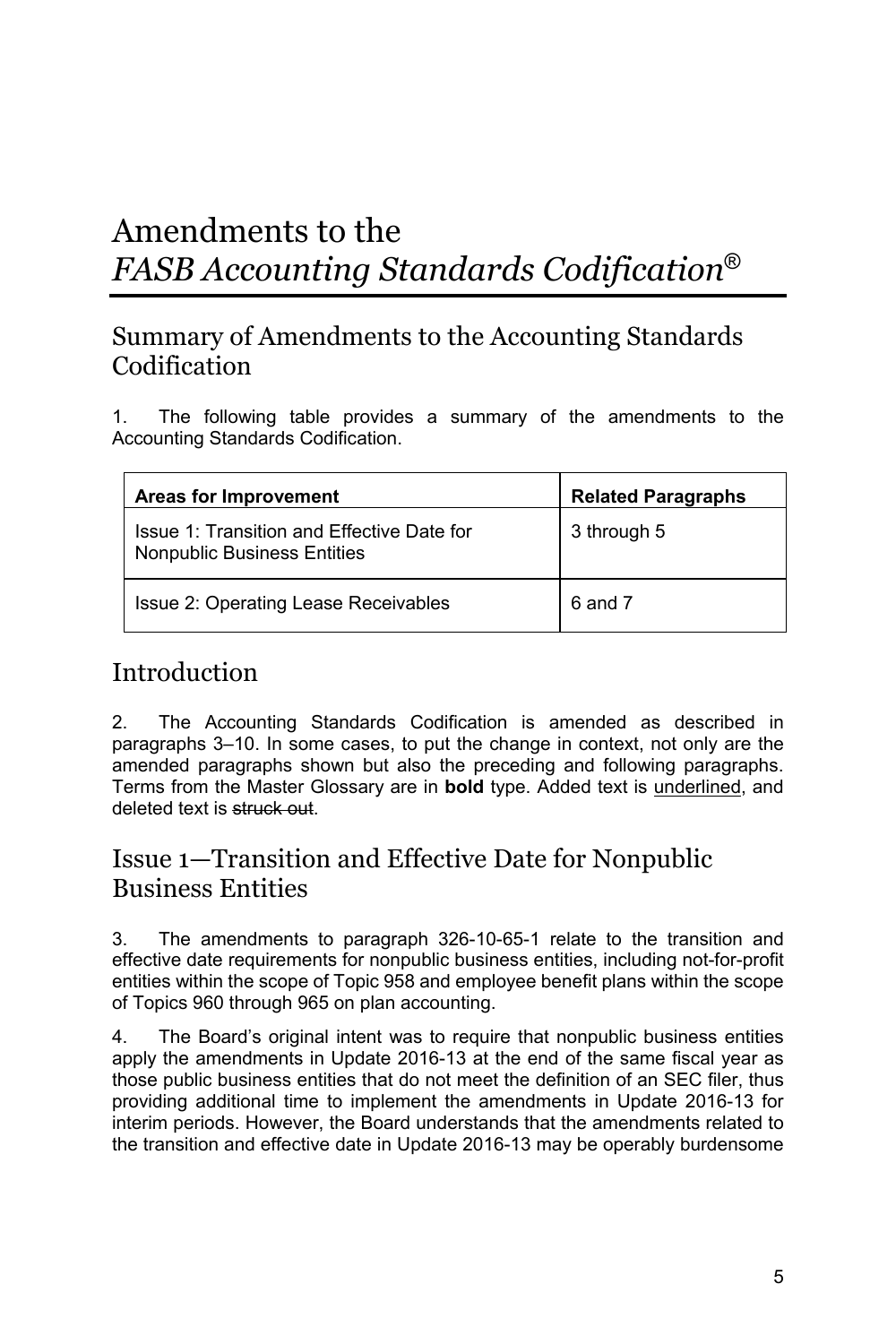for many nonpublic business entities and may not provide nonpublic business entities with additional time to implement the amendments in Update 2016-13, which was the Board's intent. Therefore, to mitigate transition complexity, the amendments in this Update align the implementation date of annual financial statements for nonpublic business entities, including not-for-profit entities within the scope of Topic 958 and employee benefit plans within the scope of Topics 960 through 965 on plan accounting, with the implementation date for their interim financial statements.

#### Amendments to Subtopic 326-10

5. Amend paragraph 326-10-65-1(a), as follows:

#### **Financial Instruments—Credit Losses—Overall**

#### **Transition and Open Effective Date Information**

#### **> Transition Related to Accounting Standards Update No. 2016-13,**  *Financial Instruments—Credit Losses (Topic 326): Measurement of Credit Losses on Financial Instruments*

**326-10-65-1** The following represents the transition and effective date information related to Accounting Standards Update No. 2016-13, *Financial Instruments— Credit Losses (Topic 326): Measurement of Credit Losses on Financial Instruments:*

- a. The pending content that links to this paragraph shall be effective as follows:
	- 1. For **public business entities** that meet the definition of a **Securities and Exchange Commission (SEC) filer**, for fiscal years beginning after December 15, 2019, including interim periods within those fiscal years
	- 2. For public business entities that do not meet the definition of an SEC filer, for fiscal years beginning after December 15, 2020, including interim periods within those fiscal years
	- 3. For all other entities, including not-for-profit entities within the scope of Topic 958 and employee benefit plans within the scope of Topics 960 through 965 on plan accounting, for fiscal years beginning after December 15, 2021 2020, and including interim periods within those fiscal years beginning after December 15, 2021.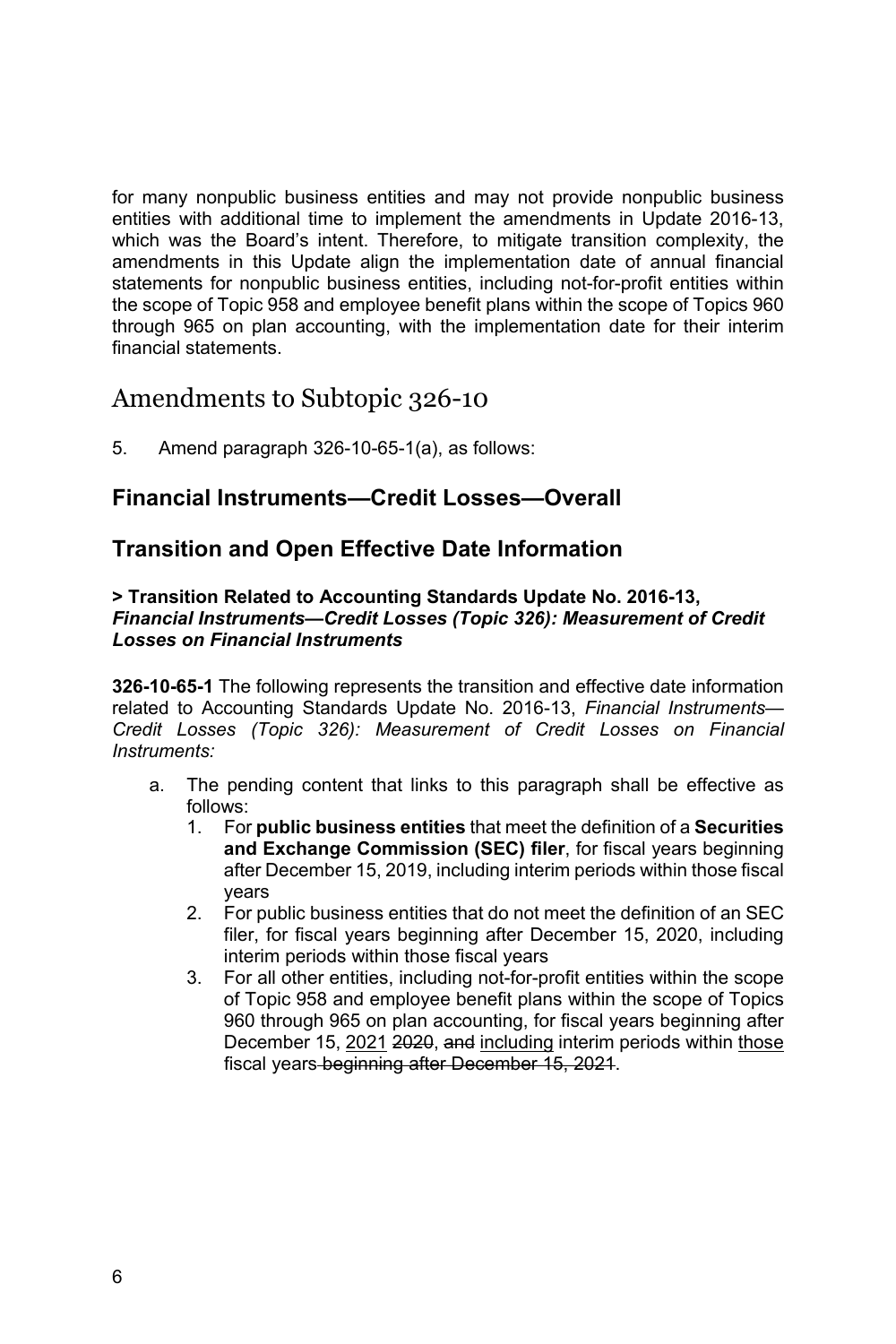## Issue 2—Operating Lease Receivables

6. The Board provided a model in Subtopic 842-30, Leases—Lessor, in the amendments in Accounting Standards Update No. 2016-02, *Leases (Topic 842),*  to account for operating leases, including an assessment of the collectibility of operating lease payments and how to recognize lease income based on those payments. The Board did not intend to change lessor accounting for operating leases through the issuance of the amendments in Update 2016-13. The amendments to paragraph 326-20-15-3 clarify that a receivable arising from an operating lease that is accounted for by a lessor in accordance with Topic 842 is not within the scope of Subtopic 326-20.

### Amendments to Subtopic 326-20

7. Amend paragraph 326-20-15-3, with a link to transition paragraph 326-10- 65-1, as follows:

#### **Financial Instruments—Credit Losses—Measured at Amortized Cost**

#### **Scope and Scope Exceptions**

#### **> Instruments**

**326-20-15-2** The guidance in this Subtopic applies to the following items:

- a. Financial assets measured at amortized cost basis, including the following:
	- 1. **Financing receivables**
	- 2. Held-to-maturity **debt securities**
	- 3. Receivables that result from revenue transactions within the scope of Topic 605 on revenue recognition, Topic 606 on revenue from contracts with customers, and Topic 610 on other income
	- 4. **Reinsurance recoverables** that result from insurance transactions within the scope of Topic 944 on insurance
	- 5. Receivables that relate to repurchase agreements and securities lending agreements within the scope of Topic 860
- b. Net investments in leases recognized by a lessor in accordance with Topic 842 on leases
- c. Off-balance-sheet credit exposures not accounted for as insurance. Offbalance-sheet credit exposure refers to credit exposures on off-balancesheet loan commitments, standby letters of credit, financial guarantees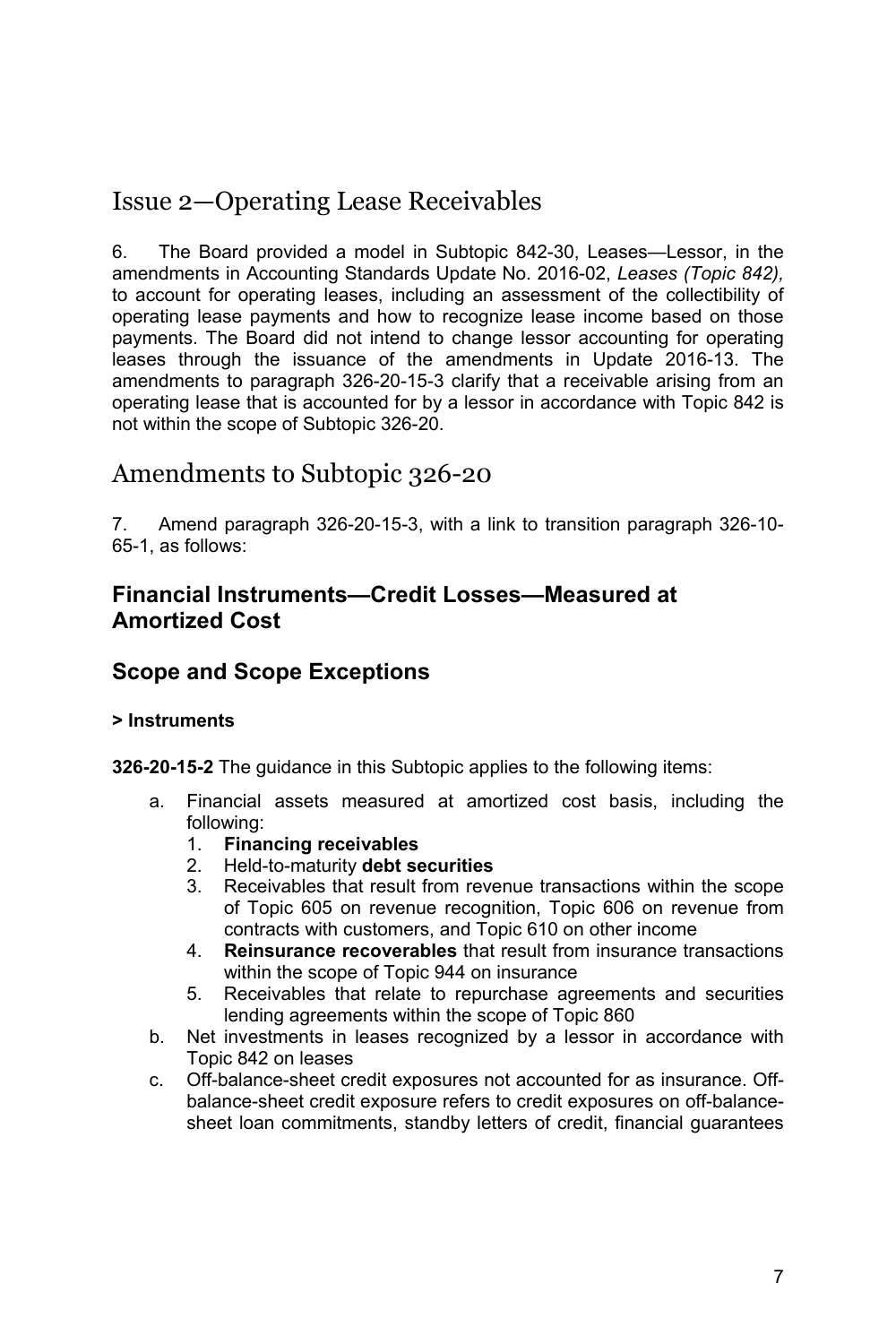not accounted for as insurance, and other similar instruments, except for instruments within the scope of Topic 815 on derivatives and hedging.

**326-20-15-3** The guidance in this Subtopic does not apply to the following items:

- a. Financial assets measured at **fair value** through net income
- b. Available-for-sale debt securities
- c. **Loans** made to participants by defined contribution employee benefit plans
- d. Policy loan receivables of an insurance entity
- e. Promises to give (pledges receivable) of a not-for-profit entity
- f. Loans and receivables between entities under common control.
- g. Receivables arising from operating leases accounted for in accordance with Topic 842.

### Amendments to Existing Pending Content

8. Amend the transition dates of **all** pending content paragraphs *that link to transition guidance paragraph 326-10-65-1* as follows:

#### **Pending Content:**

**Transition Date:** *(P) December 16, 2019; (N) December 16, 2020December 16, 2021* | **Transition Guidance:** 326-10-65-1

#### Amendments to Status Sections

9. Amend paragraph 326-10-00-1, by adding the following item to the table, as follows:

**326-10-00-1** The following table identifies the changes made to this Subtopic.

|             |               | <b>Accounting</b><br>Standards |             |
|-------------|---------------|--------------------------------|-------------|
| Paragraph   | <b>Action</b> | <b>Update</b>                  | <b>Date</b> |
| 326-10-65-1 | Amended       | 2018-19                        | 11/15/18    |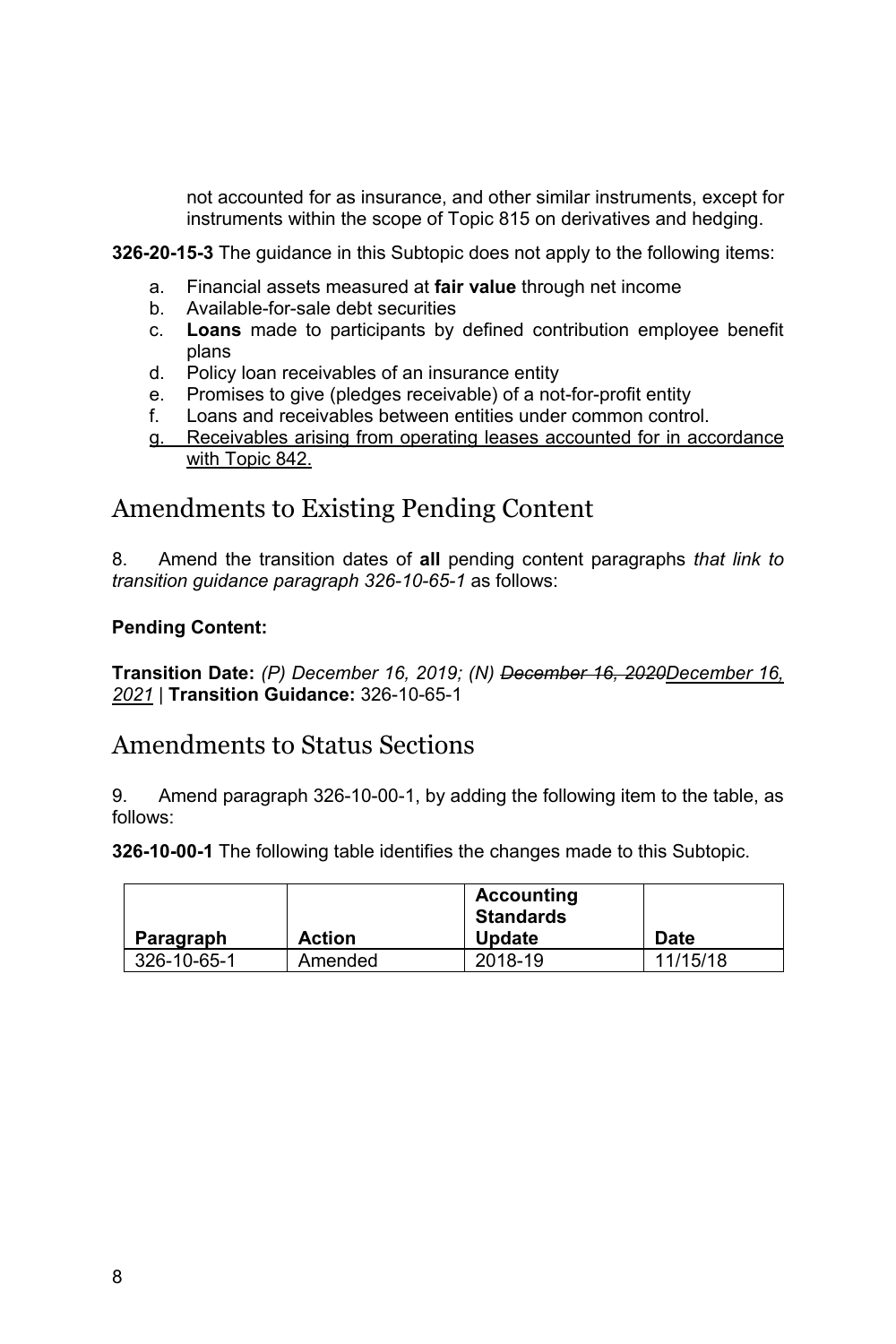10. Amend paragraph 326-20-00-1, by adding the following item to the table, as follows:

**326-20-00-1** The following table identifies the changes made to this Subtopic.

| Paragraph   | <b>Action</b> | Accounting<br><b>Standards</b><br><b>Update</b> | Date     |
|-------------|---------------|-------------------------------------------------|----------|
| 326-20-15-3 | Amended       | 2018-19                                         | 11/15/18 |
|             |               |                                                 |          |

*The amendments in this Update were adopted by the unanimous vote of the six members of the Financial Accounting Standards Board:*

> Russell G. Golden, *Chairman*  James L. Kroeker, *Vice Chairman* Christine A. Botosan Gary R. Buesser Marsha L. Hunt R. Harold Schroeder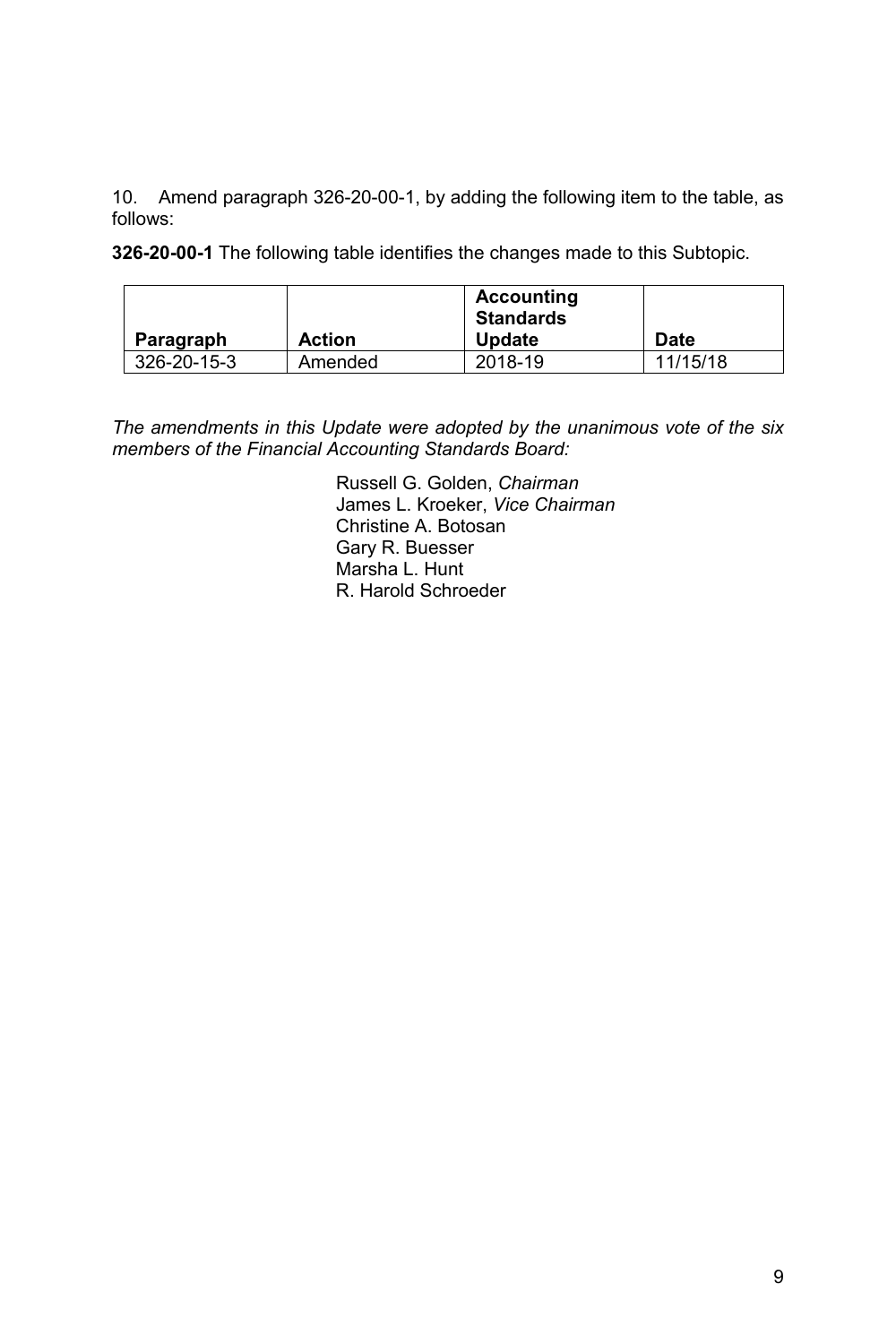# Background Information and Basis for Conclusions

### Introduction

BC1. The following summarizes the Board's considerations in reaching the conclusions in this Update. It includes reasons for accepting certain approaches and rejecting others. Individual Board members gave greater weight to some factors than to others.

### Background Information

BC2. On June 16, 2016, the FASB issued Update 2016-13, which introduced an expected credit loss methodology for the impairment of financial assets measured at amortized cost basis. That methodology replaces the probable, incurred loss model for these assets. Through Update 2016-13, the Board added Topic 326 and made several consequential amendments to the Codification.

BC3. The Board has an ongoing project on its agenda for improving the Codification or correcting its unintended application. The items addressed in that project generally are not expected to have a significant effect on current accounting practice or to create a significant administrative cost for most entities. The amendments in this Update are similar to those items. However, the Board decided to issue a separate Update for Codification improvements related to Update 2016- 13 to increase stakeholders' awareness of the amendments to scope and transition and effective date requirements and to expedite the improvements.

BC4. The amendments in this Update include items brought to the Board's attention by stakeholders through the implementation efforts on Update 2016-13. The Board issued a proposed Accounting Standards Update, *Codification Improvements to Topic 326, Financial Instruments—Credit Losses*, on August 20, 2018, with a 30-day comment period that ended on September 19, 2018. The Board received 58 comment letters on the proposed Update. Overall, comment letter respondents broadly supported the Board's proposed amendments to mitigate transition complexity for nonpublic business entities and to clarify the scope of Subtopic 326-20 regarding operating lease receivables accounted for in accordance with Topic 842.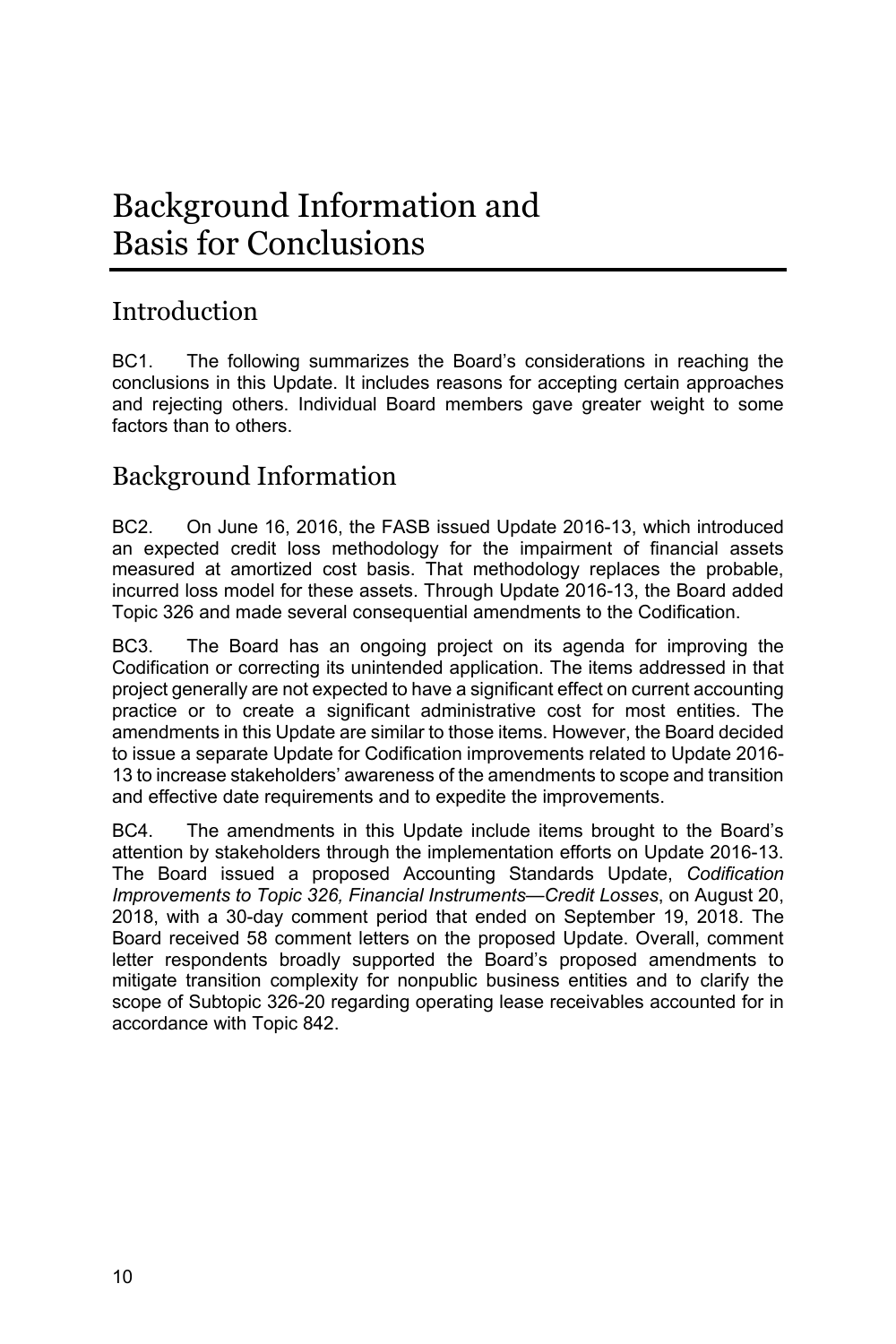## Benefits and Costs

BC5. The amendments in this Update align the implementation date for nonpublic entities' annual financial statements with the implementation date for their interim financial statements, clarify the scope of the guidance in the amendments in Update 2016-13, and do not change any of the principles in the guidance in the amendments in Update 2016-13. Therefore, the Board does not anticipate that entities would incur significant costs because of these amendments. The amendments should provide the benefit of mitigating transition complexity and improving consistent application of GAAP by clarifying pending guidance within GAAP.

### Basis for Conclusions

#### Issue 1—Transition and Effective Date for Nonpublic Business **Entities**

BC6. Paragraph 326-10-65-1 provides the following transition and effective date requirements for Update 2016-13:

- a. For public business entities that meet the definition of an SEC filer, for fiscal years beginning after December 15, 2019, including interim periods within those fiscal years
- b. For public business entities that do not meet the definition of an SEC filer, for fiscal years beginning after December 15, 2020, including interim periods within those fiscal years
- c. For all other entities, including not-for-profit entities within the scope of Topic 958 and employee benefit plans within the scope of Topics 960 through 965 on plan accounting, for fiscal years beginning after December 15, 2020, and interim periods within fiscal years beginning after December 15, 2021.

BC7. Additionally, under paragraph 326-10-65-1(c), an entity should apply the amendments in Update 2016-13 by means of a cumulative-effect adjustment to the opening retained earnings as of the beginning of the first reporting period in which the amendments are effective.

BC8. Stakeholders asked whether the Board intended to require nonpublic business entities to adopt the amendments in Update 2016-13 as of the beginning of the first reporting period in which the amendments are effective by means of a cumulative-effect adjustment to opening retained earnings. Stakeholders noted that the transition and effective date guidance in Update 2016-13 effectively aligns the implementation date for both public business entities that do not meet the definition of an SEC filer and nonpublic business entities. However, stakeholders noted that nonpublic business entities expected additional implementation time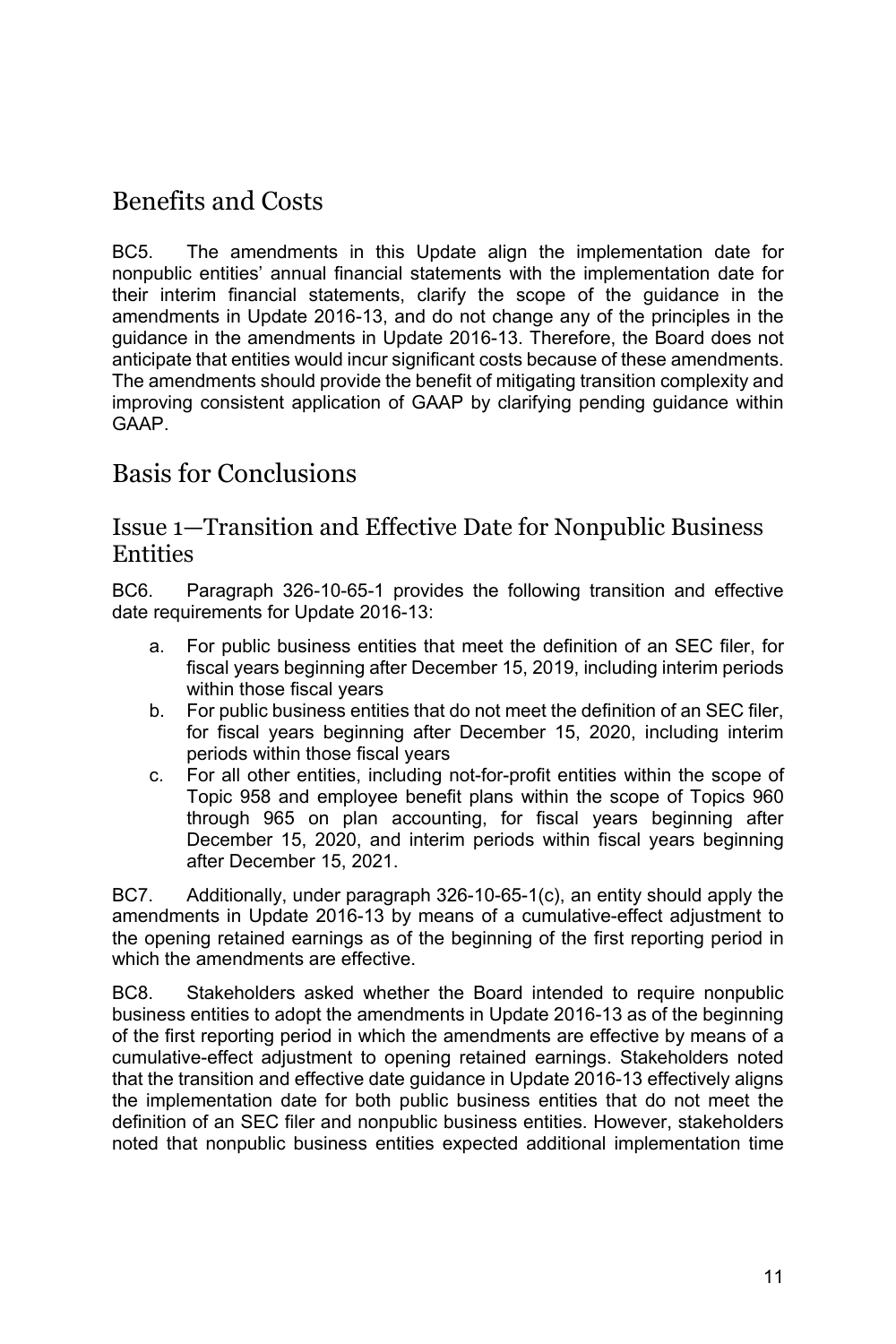when compared with both public business entities that meet the definition of an SEC filer and those public business entities that do not meet the definition of an SEC filer.

BC9. The Board's original intent was to require that nonpublic business entities apply the amendments in Update 2016-13 at the end of the same fiscal year as those public business entities that do not meet the definition of an SEC filer, thus providing additional time to implement the amendments in Update 2016-13 for interim periods. However, the Board understands that the amendments related to the transition and effective date in Update 2016-13 may be operably burdensome for many nonpublic business entities and may not provide nonpublic business entities with additional time to implement the amendments in Update 2016-13. Therefore, to mitigate transition complexity, the amendments in this Update align the implementation date of annual financial statements for nonpublic business entities, including not-for-profit entities within the scope of Topic 958 and employee benefit plans within the scope of Topics 960 through 965 on plan accounting, with the implementation date for their interim financial statements. The Board understands that the requirement to apply the amendments by means of a cumulative-effect adjustment to the opening retained earnings as of the beginning of the first reporting period in which the amendments in Update 2016-13 are effective, which would be January 1, 2021, for calendar year-end nonpublic business entities, does not provide nonpublic business entities with the additional time needed to implement and adopt the amendments of Update 2016-13, which the Board originally intended to provide when deliberating the transition and effective date for nonpublic business entities.

BC10. The amendments in this Update clarify that for nonpublic business entities, including not-for-profit entities within the scope of Topic 958 and employee benefit plans within the scope of Topics 960 through 965, the amendments of Update 2016-13 are effective for fiscal years beginning after December 15, 2021, including interim periods within those fiscal years. Nonpublic business entities should apply the amendments of Update 2016-13 by means of a cumulative-effect adjustment to the opening retained earnings as of the beginning of the first reporting period in which Update 2016-13 is effective.

#### Issue 2—Operating Lease Receivables

BC11. Paragraph 326-20-15-2 defines the scope of Subtopic 326-20, which includes financial assets measured at amortized cost basis, net investments in leases recognized by a lessor in accordance with Topic 842, and off-balance-sheet credit exposures not accounted for as insurance. That paragraph only addresses net investments in leases resulting from sales-type or direct financing leases recognized by a lessor and does not address receivables arising from operating leases recognized by a lessor in accordance with Topic 842. Paragraphs 842-30- 25-10 through 25-14 provide a model for assessing the collectibility of operating lease payments and how to recognize lease income based on those payments.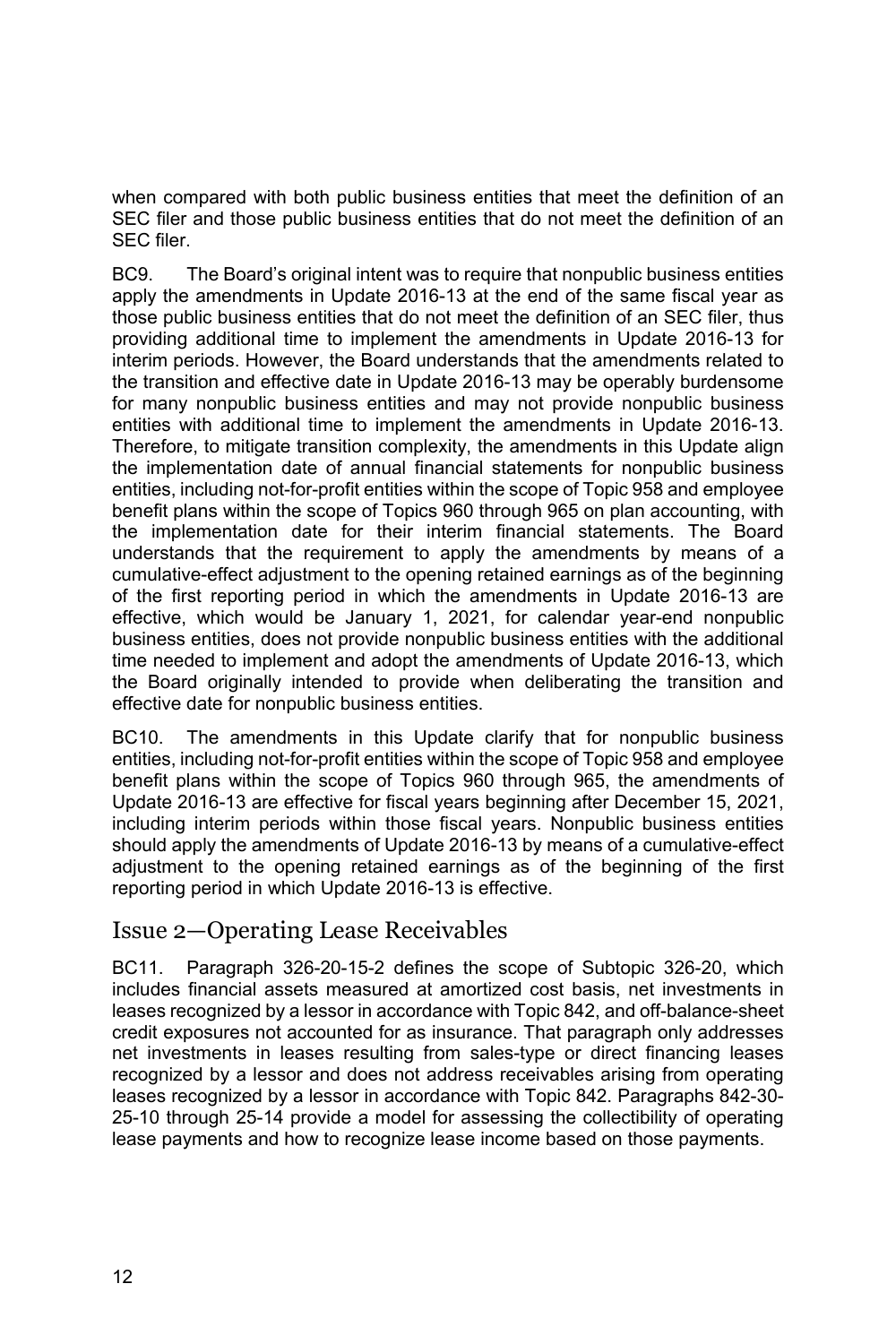BC12. Stakeholders asked whether operating lease receivables are within the scope of Subtopic 326-20 because they appear to meet the definition of a financing receivable, which is specifically referenced in paragraph 326-20-15-2 as a financial asset. Furthermore, if those receivables are within the scope, the stakeholders asked how an entity should apply both the guidance in Subtopic 326-20 and the guidance in Topic 842 about determining the collectibility of lease payments in an operating lease.

BC13. The Board noted that the guidance in Topic 842 provides an operational model for determining the collectibility of lease payments that is well understood by lessors. The Board did not intend to change lessor accounting for operating leases when it issued Update 2016-13. Therefore, the amendments in this Update clarify that receivables resulting from operating leases accounted for by lessors under Topic 842 are not within the scope of Subtopic 326-20.

BC14. Based on feedback received from comment letter respondents to the proposed Update, the Board clarified that receivables arising from all operating leases accounted for under Topic 842 should be excluded from the scope of Subtopic 326-20 rather than only those accounted for under paragraphs 842-30- 25-10 through 25-14. In addition, the Board clarified that the model for assessing the collectibility of lease payments in paragraphs 842-30-25-12 through 25-13 should be applied to the assessment of collectibility of operating lease receivables, which are earned but unpaid operating lease payments.

#### Effective Date and Transition

BC15. The Board decided that the effective date and transition requirements for the amendments in this Update should be the same as the effective date and transition requirements in Update 2016-13, as amended by this Update.